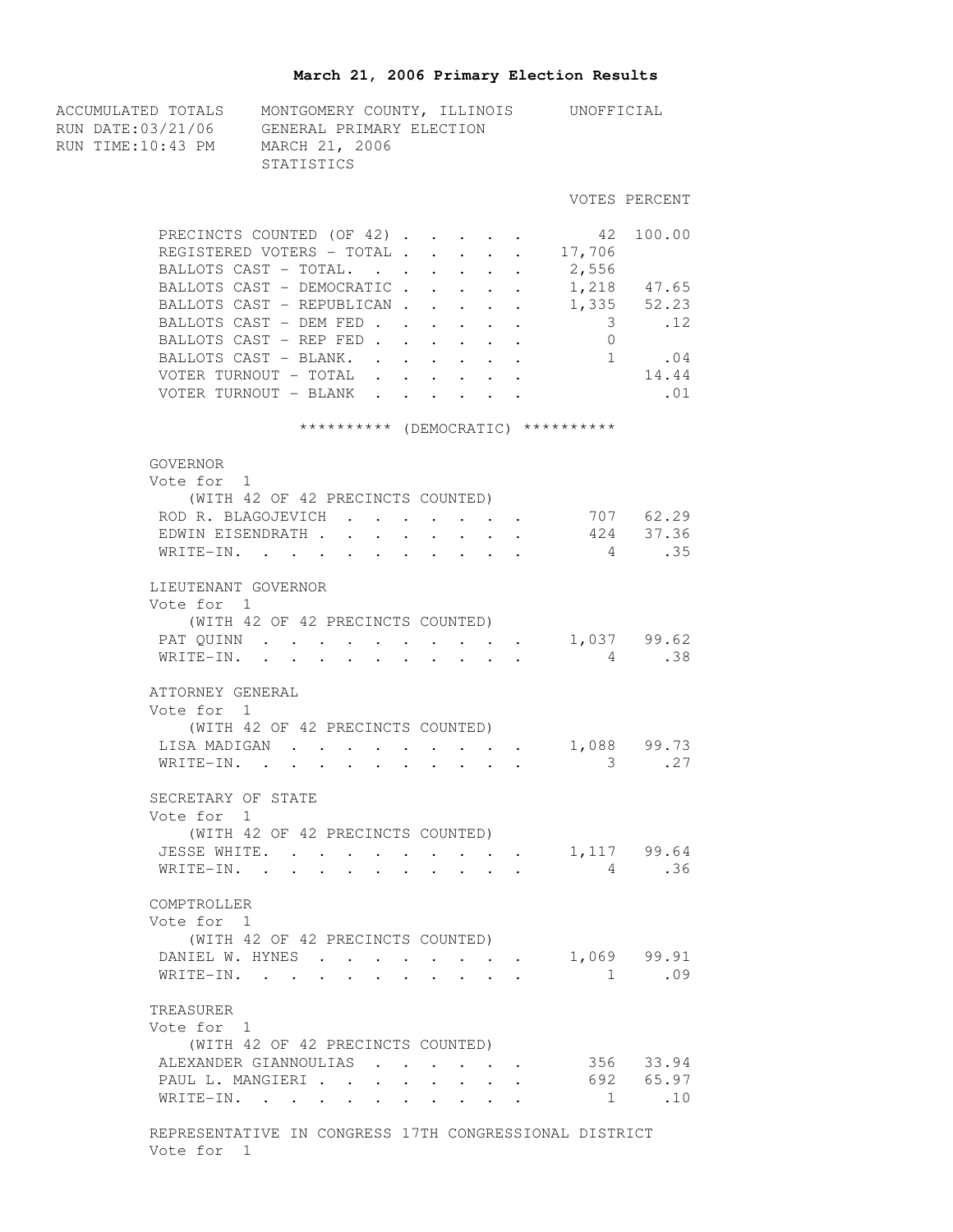(WITH 24 OF 24 PRECINCTS COUNTED) LANE A. EVANS . . . . . . . . . . 570 100.00 WRITE-IN. . . . . . . . . . . 0 REPRESENTATIVE IN CONGRESS 19TH CONGRESSIONAL DISTRICT Vote for 1 (WITH 20 OF 20 PRECINCTS COUNTED) VIC ROBERTS. . . . . . . . . . 275 60.04 DANNY L. STOVER . . . . . . . . 183 39.96 WRITE-IN. . . . . . . . . . 0 STATE CENTRAL COMMITTEEWOMAN 17TH CONGRESSIONAL DISTRICT Vote for 1 (WITH 24 OF 24 PRECINCTS COUNTED) MARY BOLAND. . . . . . . . . . 525 100.00 WRITE-IN. . . . . . . . . . . 0 STATE CENTRAL COMMITTEEWOMAN 19TH CONGRESSIONAL DISTRICT Vote for 1 (WITH 20 OF 20 PRECINCTS COUNTED) ELLEN SINCLAIR. . . . . . . . . 439 100.00 WRITE-IN. . . . . . . . . . . 0 STATE CENTRAL COMMITTEEMAN 17TH CONGRESSIONAL DISTRICT Vote for 1 (WITH 24 OF 24 PRECINCTS COUNTED) DON JOHNSTON . . . . . . . . . 319 62.43 TOM BENSON . . . . . . . . . . . 191 37.38 WRITE-IN. . . . . . . . . . . . 1 .20 STATE CENTRAL COMMITTEEMAN 19TH CONGRESSIONAL DISTRICT Vote for 1 (WITH 20 OF 20 PRECINCTS COUNTED) JAY C. HOFFMAN. . . . . . . . . 446 99.55 WRITE-IN. . . . . . . . . . . 2 .45 STATE SENATOR 49TH LEGISLATIVE DISTRICT Vote for 1 (WITH 42 OF 42 PRECINCTS COUNTED) DEANNA DEMUZIO. . . . . . . . . 1,105 99.55 WRITE-IN. . . . . . . . . . . . 5 .45 REPRESENTATIVE IN THE GENERAL ASSEMBLY 98TH REPRESENTATIVE DISTRICT Vote for 1 (WITH 42 OF 42 PRECINCTS COUNTED) GARY HANNIG. . . . . . . . . . 1,082 99.45 WRITE-IN. . . . . . . . . . . 6 .55 REGIONAL SUPERINTENDENT OF SCHOOLS CHRISTIAN-MONTGOMERY Vote for 1 (WITH 42 OF 42 PRECINCTS COUNTED) GREG SPRINGER . . . . . . . . . 1,030 99.71 WRITE-IN. . . . . . . . . . . 3 .29 REGIONAL SUPERINTENDENT OF SCHOOLS BOND-EFFINGHAM-FAYETTE Vote for 1 (WITH 5 OF 5 PRECINCTS COUNTED) MARK A. DRONE . . . . . . . . . . 13 100.00 WRITE-IN. . . . . . . . . .  $\qquad \qquad 0$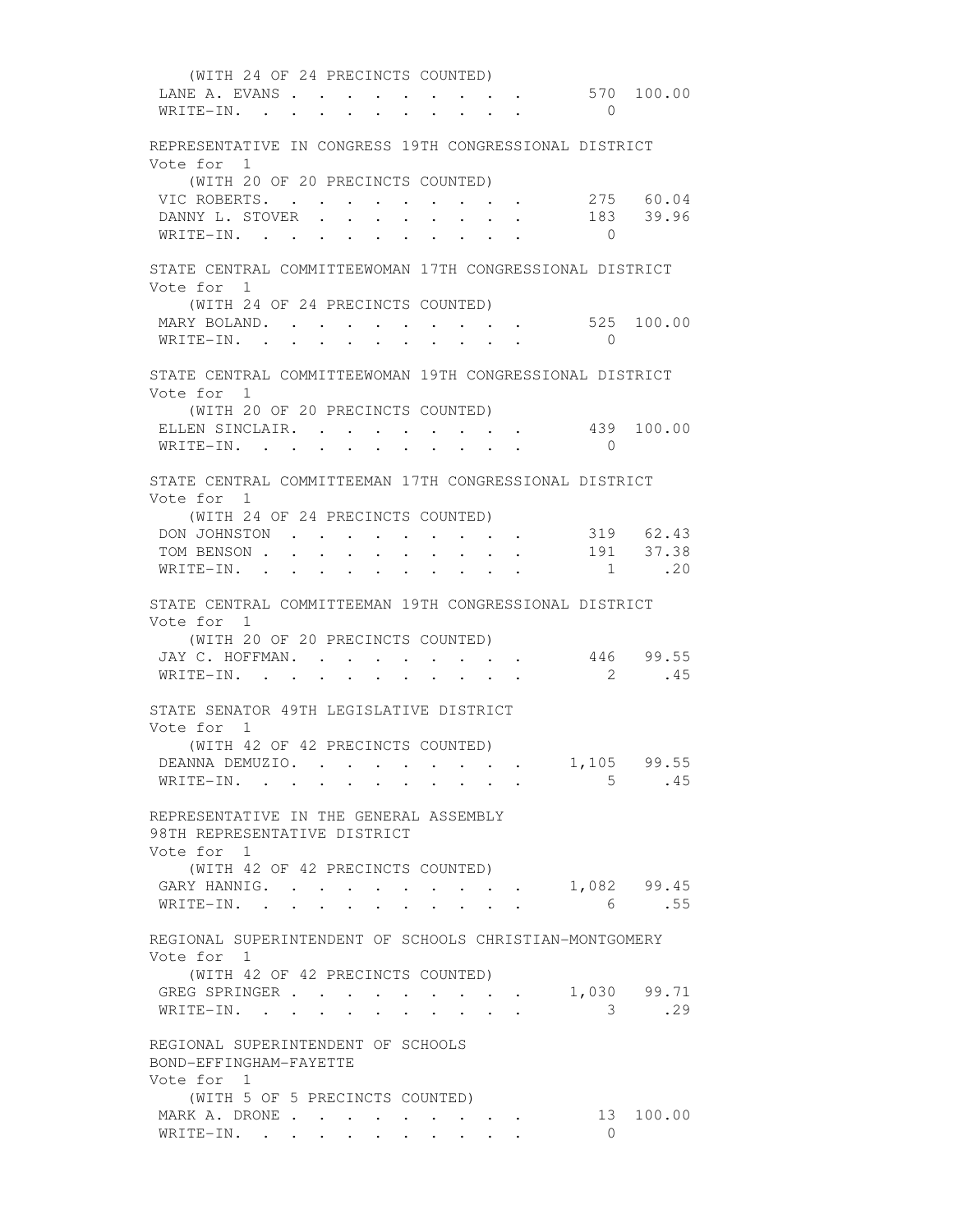REGIONAL SUPERINTENDENT OF SCHOOLS CALHOUN-GREENE-JERSEY-MACOUPIN Vote for 1 (WITH 3 OF 3 PRECINCTS COUNTED) LARRY PFEIFFER. . . . . . . . . . 1 100.00 WRITE-IN. . . . . . . . . . . 0 REGIONAL SUPERINTENDENT OF SCHOOLS MADISON Vote for 1 (WITH 1 OF 1 PRECINCTS COUNTED) HARRY A. BRIGGS . . . . . . . . 0 WRITE-IN. . . . . . . . . . . 0 REGIONAL SUPERINTENDENT OF SCHOOLS SANGAMON Vote for 1 (WITH 1 OF 1 PRECINCTS COUNTED) NO CANDIDATE FILED . . . . . . . 0 WRITE-IN. . . . . . . . . . . 0 COUNTY CLERK Vote for 1 (WITH 42 OF 42 PRECINCTS COUNTED) NO CANDIDATE FILED . . . . . . . 0<br>WRITE-IN. . . . . . . . . . . 18 100.00 WRITE-IN. . . . . . . . . . . COUNTY TREASURER Vote for 1 (WITH 42 OF 42 PRECINCTS COUNTED) NO CANDIDATE FILED . . . . . . . 0 WRITE-IN. . . . . . . . . . . 19 100.00 COUNTY SHERIFF Vote for 1 (WITH 42 OF 42 PRECINCTS COUNTED) NO CANDIDATE FILED . . . . . . . 0 WRITE-IN. . . . . . . . . . . 22 100.00 COUNTY BOARD MEMBER DISTRICT 1 Vote for 2 (WITH 7 OF 7 PRECINCTS COUNTED) DALE OGDEN . . . . . . . . . . 161 50.63<br>DAVID G. HEATON . . . . . . . . 157 49.37 DAVID G. HEATON . . . . . . . . WRITE-IN. . . . . . . . . . 0 COUNTY BOARD MEMBER DISTRICT 2 Vote for 1 (WITH 7 OF 7 PRECINCTS COUNTED) DONALD PETTY . . . . . . . . . 138 100.00 WRITE-IN. . . . . . . . . . . 0 COUNTY BOARD MEMBER DISTRICT 3 Vote for 2 (WITH 7 OF 7 PRECINCTS COUNTED) GEORGE L. BLANKENSHIP . . . . . . 142 47.65 BONNIE L. BRANUM . . . . . . . . . 156 52.35 WRITE-IN. . . . . . . . . . 0 COUNTY BOARD MEMBER DISTRICT 4 Vote for 1 (WITH 8 OF 8 PRECINCTS COUNTED) TERRY E. BONE . . . . . . . . . . 164 99.39 WRITE-IN. . . . . . . . . . . 1 .61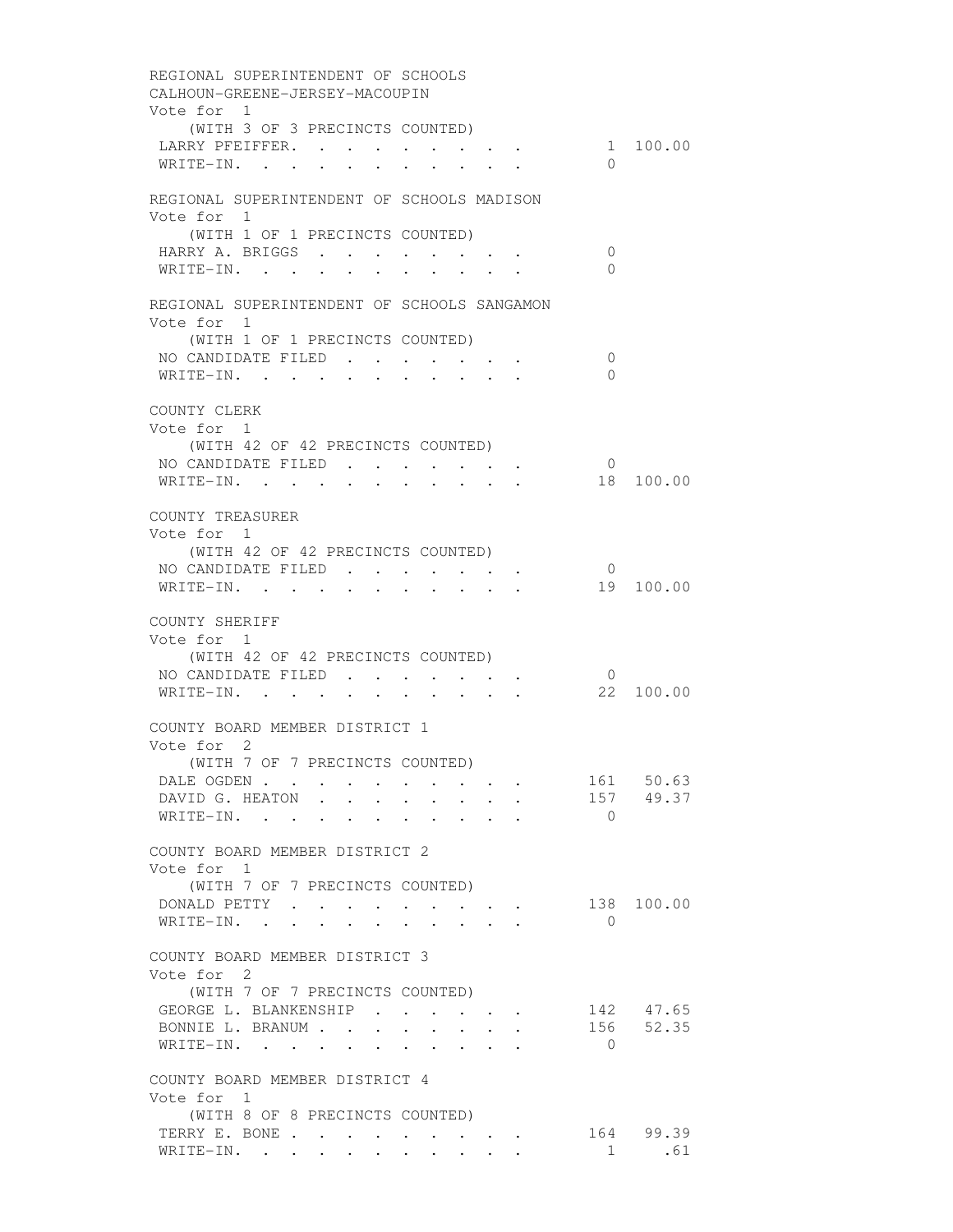COUNTY BOARD MEMBER DISTRICT 5 Vote for 2 (WITH 5 OF 5 PRECINCTS COUNTED) KEITH HORN . . . . . . . . . . 83 74.77 WRITE-IN. . . . . . . . . . . 28 25.23 COUNTY BOARD MEMBER DISTRICT 6 Vote for 2 (WITH 6 OF 6 PRECINCTS COUNTED) JOHN A. DOWNS . . . . . . . . . . . 129 51.60 RONALD E. DEABENDERFER . . . . . . 119 47.60 WRITE-IN. . . . . . . . . . . 2 .80 COUNTY BOARD MEMBER DISTRICT 7 Vote for 1 (WITH 5 OF 5 PRECINCTS COUNTED) WILLIAM E. SIELSCHOTT . . . . . 106 100.00 WRITE-IN. . . . . . . . . . 0 JUDGE OF THE APPELLATE COURT 5TH JUDICIAL DIST. (MAAG VACANCY) Vote for 1 (WITH 42 OF 42 PRECINCTS COUNTED) BRUCE STEWART . . . . . . . . . 508 52.32 WILLIAM "BILL" BERRY. . . . . . . 462 47.58 WRITE-IN. . . . . . . . . . . 1 .10 PRECINCT COMMITTEEMAN AUDUBON (Prec-0001) Vote for 1 (WITH 1 OF 1 PRECINCTS COUNTED) NO CANDIDATE FILED . . . . . . . 0 WRITE-IN. . . . . . . . . . 0 PRECINCT COMMITTEEMAN BOIS D'ARC (Prec-0002) Vote for 1 (WITH 1 OF 1 PRECINCTS COUNTED) RITA M. DURSTON . . . . . . . . . 58 100.00 WRITE-IN. . . . . . . . . . . 0 PRECINCT COMMITTEEMAN BUTLER GROVE (Prec-0003) Vote for 1 (WITH 1 OF 1 PRECINCTS COUNTED) GREG SPRINGER . . . . . . . . . . 38 97.44 WRITE-IN. . . . . . . . . . . 1 2.56 PRECINCT COMMITTEEMAN EAST FORK 1 (Prec-0004) Vote for 1 (WITH 1 OF 1 PRECINCTS COUNTED) LIBBY CHUMLEY . . . . . . . . . 21 100.00 WRITE-IN. . . . . . . . . . . 0 PRECINCT COMMITTEEMAN EAST FORK 2 (Prec-0005) Vote for 1 (WITH 1 OF 1 PRECINCTS COUNTED) NO CANDIDATE FILED . . . . . . . 0 WRITE-IN. . . . . . . . . . 0 PRECINCT COMMITTEEMAN EAST FORK 3 (Prec-0006) Vote for 1 (WITH 1 OF 1 PRECINCTS COUNTED) STEVEN WHITE . . . . . . . . . . 51 98.08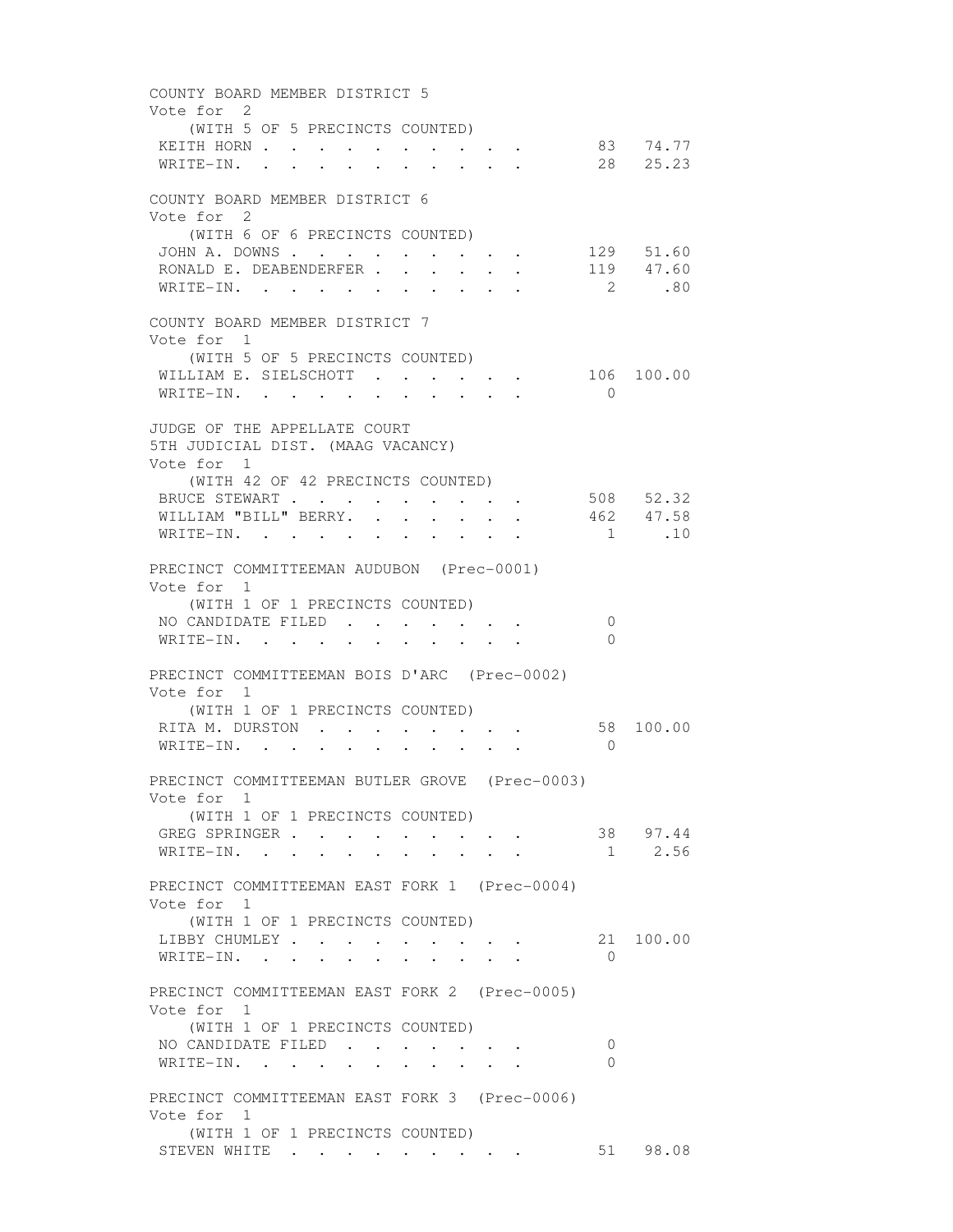WRITE-IN. . . . . . . . . . . 1 1.92 PRECINCT COMMITTEEMAN EAST FORK 4 (Prec-0007) Vote for 1 (WITH 1 OF 1 PRECINCTS COUNTED) STEPHEN VOYLES. . . . . . . . . 19 100.00 WRITE-IN. . . . . . . . . . . 0 PRECINCT COMMITTEEMAN FILLMORE (Prec-0008) Vote for 1 (WITH 1 OF 1 PRECINCTS COUNTED) JAMES M. EVANS. . . . . . . . . 34 100.00 WRITE-IN. . . . . . . . . . . 0 PRECINCT COMMITTEEMAN GRISHAM 1 (Prec-0009) Vote for 1 (WITH 1 OF 1 PRECINCTS COUNTED) S. L. "STAN" CASEY . . . . . . . 15 93.75 WRITE-IN. . . . . . . . . . . 1 6.25 PRECINCT COMMITTEEMAN GRISHAM 2 (Prec-0010) Vote for 1 (WITH 1 OF 1 PRECINCTS COUNTED) SAM ELIZONDO . . . . . . . . . 14 100.00 WRITE-IN. . . . . . . . . . . 0 PRECINCT COMMITTEEMAN HARVEL (Prec-0011) Vote for 1 (WITH 1 OF 1 PRECINCTS COUNTED) NO CANDIDATE FILED . . . . . . . 0 WRITE-IN. . . . . . . . . . . 0 PRECINCT COMMITTEEMAN HILLSBORO 1 (Prec-0012) Vote for 1 (WITH 1 OF 1 PRECINCTS COUNTED) TIMOTHY L. FOGLE . . . . . . . . 25 100.00 WRITE-IN. . . . . . . . . . . 0 PRECINCT COMMITTEEMAN HILLSBORO 2 (Prec-0013) Vote for 1 (WITH 1 OF 1 PRECINCTS COUNTED) AMY J. STEWART. . . . . . . . . 22 100.00 WRITE-IN. . . . . . . . . . . 0 PRECINCT COMMITTEEMAN HILLSBORO 3 (Prec-0014) Vote for 1 (WITH 1 OF 1 PRECINCTS COUNTED) GEOFF SPRINGER. . . . . . . . . 53 98.15 WRITE-IN. . . . . . . . . . . 1 1.85 PRECINCT COMMITTEEMAN HILLSBORO 4 (Prec-0015) Vote for 1 (WITH 1 OF 1 PRECINCTS COUNTED) SHANE HUBER. . . . . . . . . . 15 100.00 WRITE-IN. . . . . . . . . . . 0 PRECINCT COMMITTEEMAN HILLSBORO 5 (Prec-0016) Vote for 1 (WITH 1 OF 1 PRECINCTS COUNTED) JIM MOORE . . . . . . . . . . . . 55 100.00 WRITE-IN. . . . . . . . . . . 0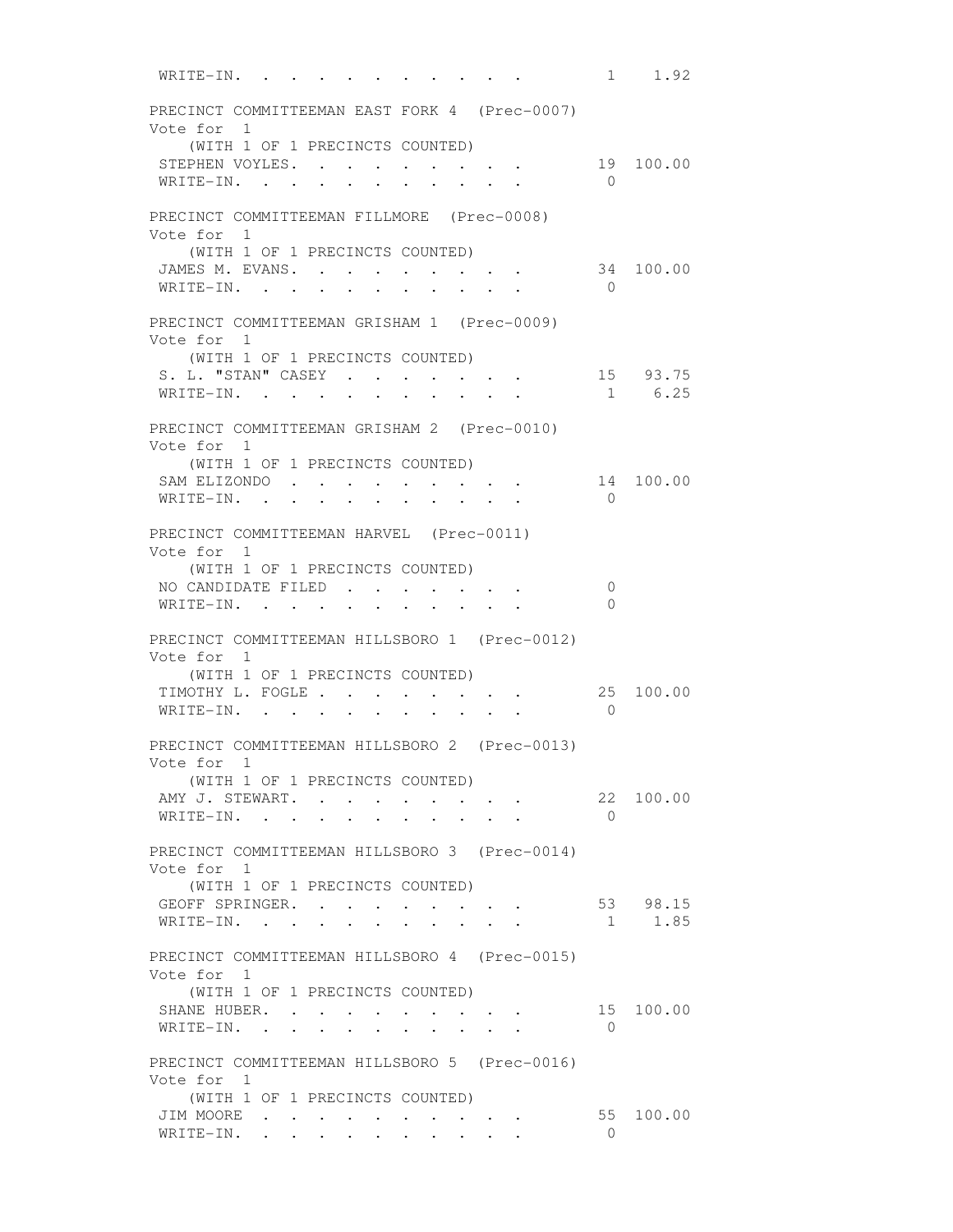PRECINCT COMMITTEEMAN HILLSBORO 6 (Prec-0017) Vote for 1 (WITH 1 OF 1 PRECINCTS COUNTED) DICKIE ELAM. . . . . . . . . . 49 100.00 WRITE-IN. . . . . . . . . . . 0 PRECINCT COMMITTEEMAN IRVING (Prec-0018) Vote for 1 (WITH 1 OF 1 PRECINCTS COUNTED) ANDY K. OTT. . . . . . . . . . . . 31 96.88<br>WRITE-IN. . . . . . . . . . . . 1 3.13 WRITE-IN. . . . . . . . . . . PRECINCT COMMITTEEMAN NOKOMIS 1 (Prec-0019) Vote for 1 (WITH 1 OF 1 PRECINCTS COUNTED) STEPHEN C. CACHERA . . . . . . . 29 100.00 WRITE-IN. . . . . . . . . . 0 PRECINCT COMMITTEEMAN NOKOMIS 2 (Prec-0020) Vote for 1 (WITH 1 OF 1 PRECINCTS COUNTED) DAVID E. CAREY. . . . . . . . . 23 100.00 WRITE-IN. . . . . . . . . . . 0 PRECINCT COMMITTEEMAN NOKOMIS 3 (Prec-0021) Vote for 1 (WITH 1 OF 1 PRECINCTS COUNTED) KENT VOILS . . . . . . . . . . . 23 100.00 WRITE-IN. . . . . . . . . . . 0 PRECINCT COMMITTEEMAN NOKOMIS 4 (Prec-0022) Vote for 1 (WITH 1 OF 1 PRECINCTS COUNTED) DONALD W. SMALLEY. . . . . . . . 19 95.00 WRITE-IN. . . . . . . . . . . 1 5.00 PRECINCT COMMITTEEMAN NOKOMIS 5 (Prec-0023) Vote for 1 (WITH 1 OF 1 PRECINCTS COUNTED) JOYCE A. MATTHEWS. . . . . . . . 37 100.00 WRITE-IN. . . . . . . . . . . 0 PRECINCT COMMITTEEMAN NORTH LITCHFIELD 1 (Prec-0024) Vote for 1 (WITH 1 OF 1 PRECINCTS COUNTED) NO CANDIDATE FILED . . . . . . . 0 WRITE-IN. . . . . . . . . . . 19 100.00 PRECINCT COMMITTEEMAN NORTH LITCHFIELD 2 (Prec-0025) Vote for 1 (WITH 1 OF 1 PRECINCTS COUNTED) JOHNY C. LEONARD . . . . . . . . 17 100.00 WRITE-IN. . . . . . . . . . 0 PRECINCT COMMITTEEMAN NORTH LITCHFIELD 3 (Prec-0026) Vote for 1 (WITH 1 OF 1 PRECINCTS COUNTED) NO CANDIDATE FILED . . . . . . . 0 WRITE-IN. . . . . . . . . . . 0 PRECINCT COMMITTEEMAN NORTH LITCHFIELD 4 (Prec-0027) Vote for 1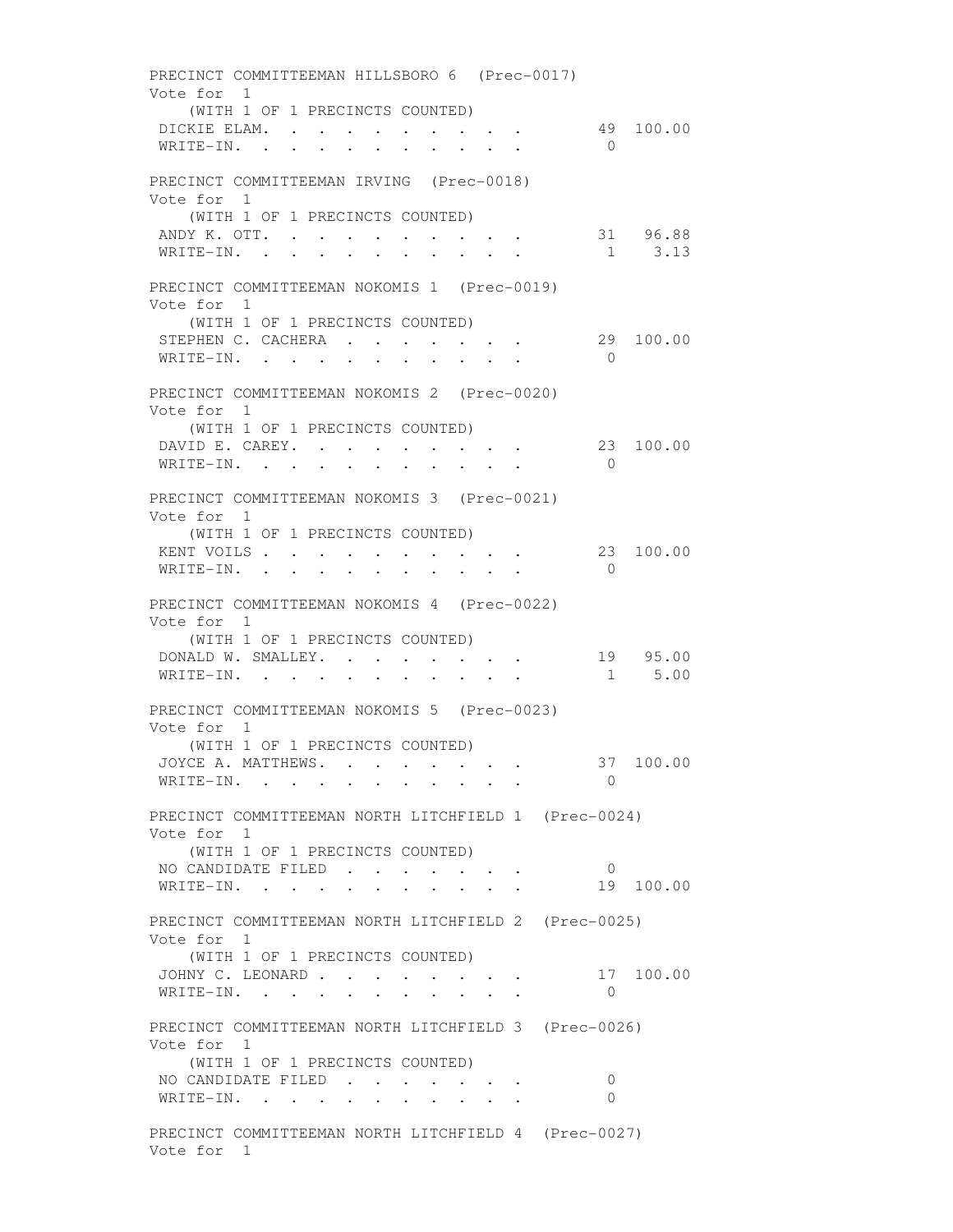(WITH 1 OF 1 PRECINCTS COUNTED) JUDY KEITH DALHAUS . . . . . . . 8 88.89 WRITE-IN. . . . . . . . . . . 1 11.11 PRECINCT COMMITTEEMAN NORTH LITCHFIELD 5 (Prec-0028) Vote for 1 (WITH 1 OF 1 PRECINCTS COUNTED) TED ELIZONDO . . . . . . . . . . 17 94.44 WRITE-IN. . . . . . . . . . . 1 5.56 PRECINCT COMMITTEEMAN NORTH LITCHFIELD 6 (Prec-0029) Vote for 1 (WITH 1 OF 1 PRECINCTS COUNTED) CHUCK NAPIER . . . . . . . . . 36 100.00 WRITE-IN. . . . . . . . . . . 0 PRECINCT COMMITTEEMAN PITMAN (Prec-0030) Vote for 1 (WITH 1 OF 1 PRECINCTS COUNTED) LEWIS RAY DURSTON. . . . . . . . 26 100.00 WRITE-IN. . . . . . . . . . . 0 PRECINCT COMMITTEEMAN RAYMOND (Prec-0031) Vote for 1 (WITH 1 OF 1 PRECINCTS COUNTED) RICKEY L. BROADDUS . . . . . . . 46 100.00 WRITE-IN. . . . . . . . . . . 0 PRECINCT COMMITTEEMAN ROUNTREE (Prec-0032) Vote for 1 (WITH 1 OF 1 PRECINCTS COUNTED) NO CANDIDATE FILED . . . . . . . 0 WRITE-IN. . . . . . . . . . 0 PRECINCT COMMITTEEMAN SOUTH FILLMORE (Prec-0033) Vote for 1 (WITH 1 OF 1 PRECINCTS COUNTED) BONNIE L. BRANUM . . . . . . . . 12 100.00 WRITE-IN. . . . . . . . . . 0 PRECINCT COMMITTEEMAN SOUTH LITCHFIELD 1 (Prec-0034) Vote for 1 (WITH 1 OF 1 PRECINCTS COUNTED) LAMARR R. YOUNG . . . . . . . . . 24 92.31 WRITE-IN. . . . . . . . . . . 2 7.69 PRECINCT COMMITTEEMAN SOUTH LITCHFIELD 2 (Prec-0035) Vote for 1 (WITH 1 OF 1 PRECINCTS COUNTED) ANNA SCHELDT . . . . . . . . 21 91.30 WRITE-IN. . . . . . . . . . . 2 8.70 PRECINCT COMMITTEEMAN SOUTH LITCHFIELD 3 (Prec-0036) Vote for 1 (WITH 1 OF 1 PRECINCTS COUNTED) FRED W. JONES . . . . . . . . . . 6 75.00 WRITE-IN. . . . . . . . . . . 2 25.00 PRECINCT COMMITTEEMAN SOUTH LITCHFIELD 4 (Prec-0037) Vote for 1 (WITH 1 OF 1 PRECINCTS COUNTED) GREG WILLIAMS . . . . . . . . . 24 51.06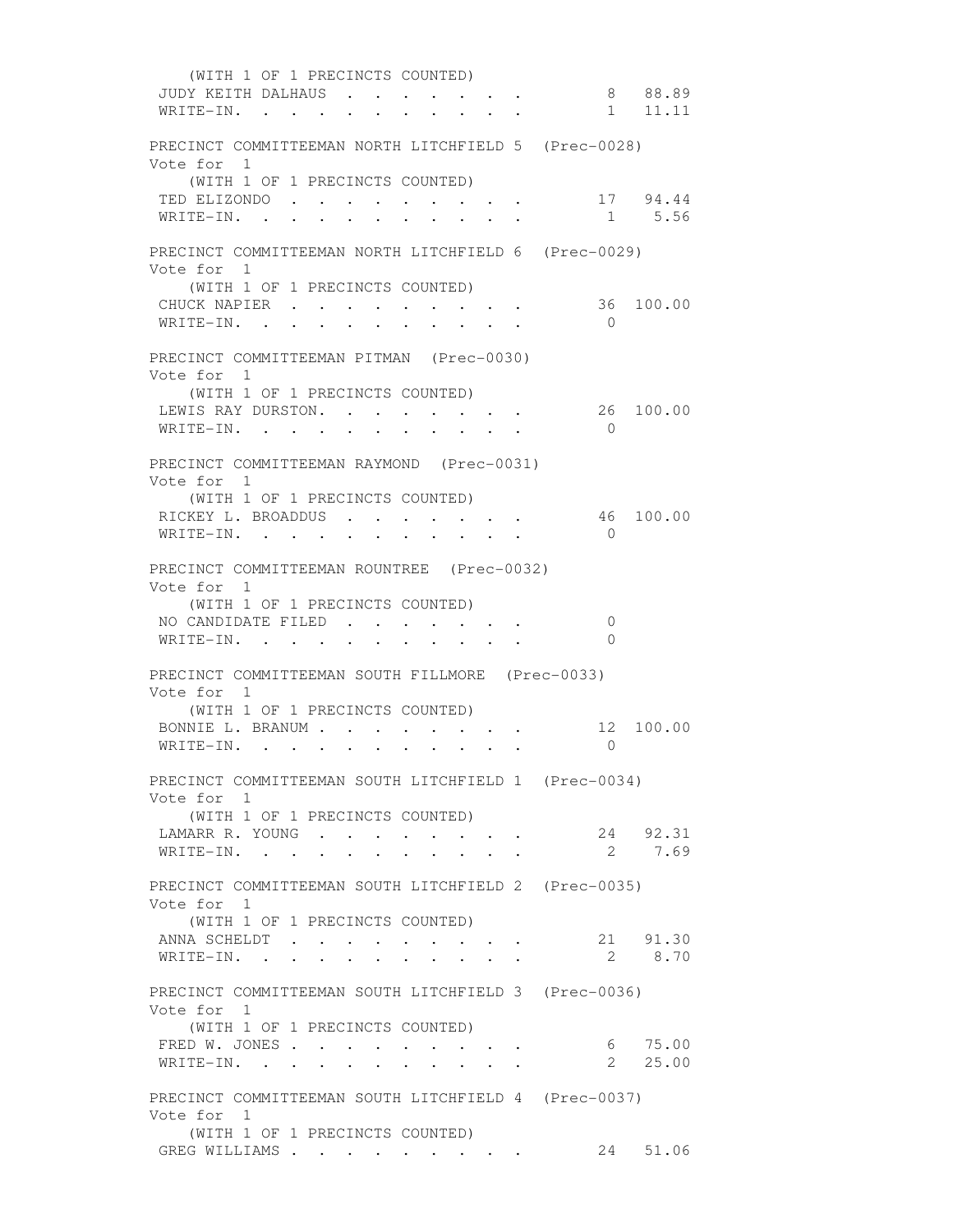LARRY BRANDT . . . . . . . . . 23 48.94 WRITE-IN. . . . . . . . . .  $\qquad \qquad 0$  PRECINCT COMMITTEEMAN WALSHVILLE (Prec-0038) Vote for 1 (WITH 1 OF 1 PRECINCTS COUNTED) NO CANDIDATE FILED . . . . . . . 0 WRITE-IN. . . . . . . . . . . 0 PRECINCT COMMITTEEMAN WITT 1 (Prec-0039) Vote for 1 (WITH 1 OF 1 PRECINCTS COUNTED) ALFRED W. HAND. . . . . . . . . 12 100.00 WRITE-IN. . . . . . . . . . . 0 PRECINCT COMMITTEEMAN WITT 2 (Prec-0040) Vote for 1 (WITH 1 OF 1 PRECINCTS COUNTED) KENNETH DAVIS . . . . . . . . . . 19 100.00 WRITE-IN. . . . . . . . . . . 0 PRECINCT COMMITTEEMAN WITT 3 (Prec-0041) Vote for 1 (WITH 1 OF 1 PRECINCTS COUNTED) MICHAEL P. GOLITKO . . . . . . . . 33 100.00<br>WRITE-IN WRITE-IN. . . . . . . . . .  $0$  PRECINCT COMMITTEEMAN ZANESVILLE (Prec-0042) Vote for 1 (WITH 1 OF 1 PRECINCTS COUNTED) DALE OGDEN . . . . . . . . . . 11 100.00 WRITE-IN. . . . . . . . . . . 0 \*\*\*\*\*\*\*\*\*\* (REPUBLICAN) \*\*\*\*\*\*\*\*\*\* GOVERNOR Vote for 1 (WITH 42 OF 42 PRECINCTS COUNTED) JUDY BAAR TOPINKA. . . . . . . . . 617 46.50<br>BILL BRADY . . . . . . . . . . . 379 28.56 BILL BRADY . . . . . . . . . . . 379 28.56<br>JIM OBERWEIS . . . . . . . . 254 19.14 JIM OBERWEIS . . . . . . . . . RON GIDWITZ. . . . . . . . . . . 63 4.75<br>ANDY MARTIN. . . . . . . . . . 13 .98 ANDY MARTIN. . . . . . . . . . . 13 . 98 WRITE-IN. . . . . . . . . . . 1 .08 LIEUTENANT GOVERNOR Vote for 1 (WITH 42 OF 42 PRECINCTS COUNTED) SANDY WEGMAN . . . . . . . . . 280 23.08 JOE BIRKETT. . . . . . . . . . 621 51.20 LAWRENCE L. BRUCKNER. . . . . . . 80 6.60 STEVEN J. RAUSCHENBERGER . . . . 231 19.04 WRITE-IN. . . . . . . . . . . 1 .08 ATTORNEY GENERAL Vote for 1 (WITH 42 OF 42 PRECINCTS COUNTED) STEWART UMHOLTZ . . . . . . . . 1,037 99.90 WRITE-IN. . . . . . . . . . . . 1 .10 SECRETARY OF STATE Vote for 1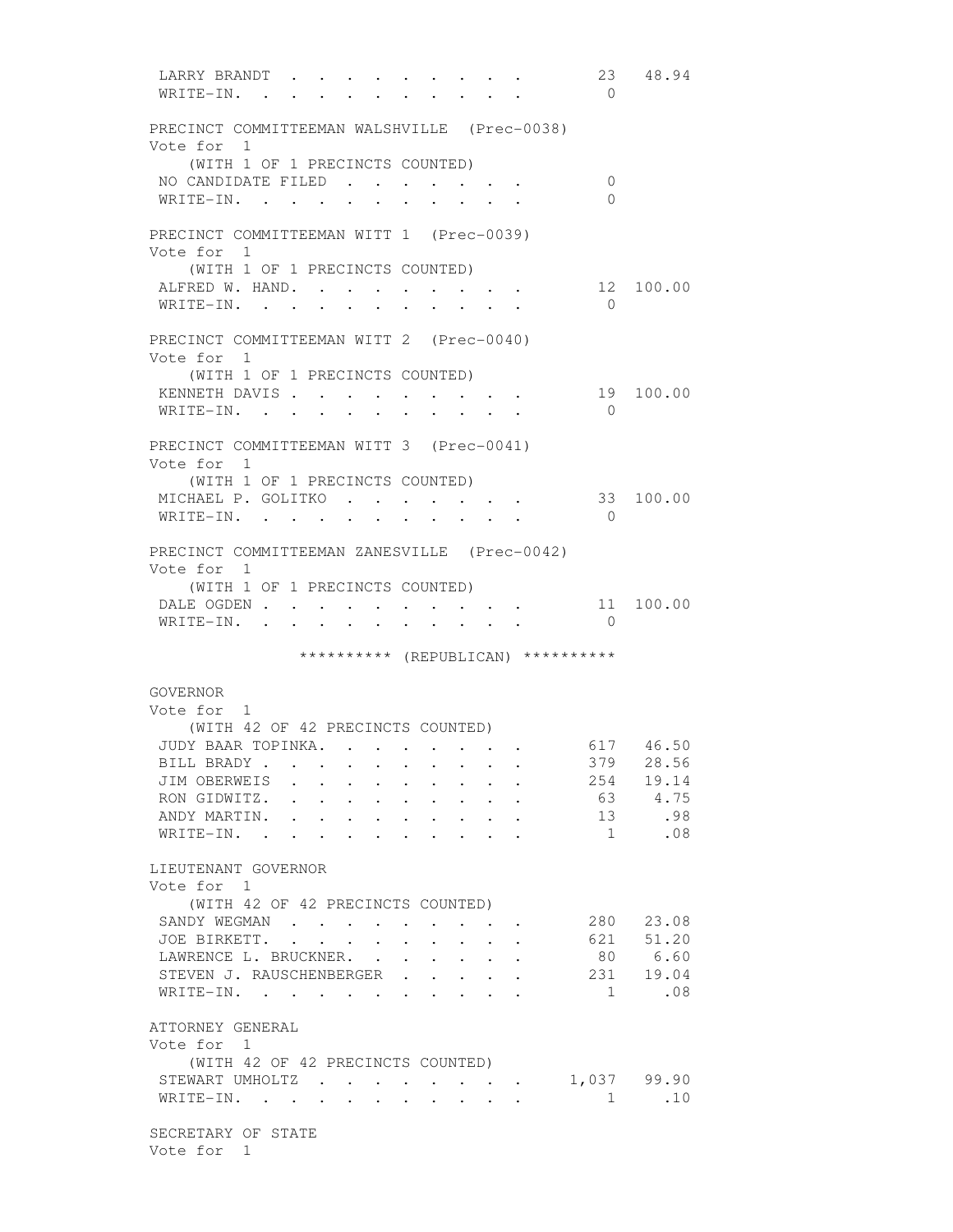| (WITH 42 OF 42 PRECINCTS COUNTED)                       |                                              |                           |                                                   |                |             |
|---------------------------------------------------------|----------------------------------------------|---------------------------|---------------------------------------------------|----------------|-------------|
| DAN RUTHERFORD.                                         |                                              |                           |                                                   |                | 1,098 99.91 |
| WRITE-IN.                                               |                                              |                           | $\mathbf{r}$<br>$\mathbf{L}$                      |                | 1 .09       |
|                                                         |                                              |                           |                                                   |                |             |
| COMPTROLLER                                             |                                              |                           |                                                   |                |             |
| Vote for 1                                              |                                              |                           |                                                   |                |             |
| (WITH 42 OF 42 PRECINCTS COUNTED)                       |                                              |                           |                                                   |                |             |
| CAROLE PANKAU 1,018 99.90                               |                                              |                           |                                                   |                |             |
| WRITE-IN.                                               |                                              |                           |                                                   |                | 1.10        |
|                                                         |                                              |                           |                                                   |                |             |
| TREASURER                                               |                                              |                           |                                                   |                |             |
| Vote for 1                                              |                                              |                           |                                                   |                |             |
| (WITH 42 OF 42 PRECINCTS COUNTED)                       |                                              |                           |                                                   |                |             |
| CHRISTINE RADOGNO. 1,020 99.90                          |                                              |                           |                                                   |                |             |
| WRITE-IN.                                               |                                              |                           |                                                   | 1.10           |             |
|                                                         |                                              |                           |                                                   |                |             |
| REPRESENTATIVE IN CONGRESS 17TH CONGRESSIONAL DISTRICT  |                                              |                           |                                                   |                |             |
| Vote for 1                                              |                                              |                           |                                                   |                |             |
| (WITH 24 OF 24 PRECINCTS COUNTED)                       |                                              |                           |                                                   |                |             |
| JIM MOWEN                                               |                                              |                           | $\sim$                                            |                | 191 41.43   |
| BRIAN S. GILLILAND.                                     | $\mathbf{L} = \mathbf{L}$                    | $\mathbf{r}$ $\mathbf{r}$ | $\sim$<br>$\mathbf{r}$                            |                | 132 28.63   |
| ANDREA ZINGA 138 29.93                                  |                                              |                           |                                                   |                |             |
| WRITE-IN.                                               |                                              |                           |                                                   | $\overline{0}$ |             |
|                                                         |                                              |                           |                                                   |                |             |
| REPRESENTATIVE IN CONGRESS 19TH CONGRESSIONAL DISTRICT  |                                              |                           |                                                   |                |             |
| Vote for 1                                              |                                              |                           |                                                   |                |             |
| (WITH 20 OF 20 PRECINCTS COUNTED)                       |                                              |                           |                                                   |                |             |
| JOHN M. SHIMKUS                                         | $\sim$ $\sim$ $\sim$                         |                           | $\cdot$ $\cdot$ $\cdot$ $\cdot$ $\cdot$ $\cdot$   |                | 705 99.86   |
| WRITE-IN.                                               | $\ddot{\phantom{0}}$<br>$\ddot{\phantom{a}}$ |                           |                                                   | 1              | .14         |
|                                                         |                                              |                           |                                                   |                |             |
| STATE SENATOR 49TH LEGISLATIVE DISTRICT                 |                                              |                           |                                                   |                |             |
| Vote for 1                                              |                                              |                           |                                                   |                |             |
| (WITH 42 OF 42 PRECINCTS COUNTED)                       |                                              |                           |                                                   |                |             |
| JEFF RICHEY. 1,088 100.00                               |                                              |                           |                                                   |                |             |
| WRITE-IN.                                               |                                              |                           |                                                   | $\overline{0}$ |             |
|                                                         |                                              |                           |                                                   |                |             |
| REPRESENTATIVE IN THE GENERAL ASSEMBLY                  |                                              |                           |                                                   |                |             |
| 98TH REPRESENTATIVE DISTRICT                            |                                              |                           |                                                   |                |             |
| Vote for 1                                              |                                              |                           |                                                   |                |             |
| (WITH 42 OF 42 PRECINCTS COUNTED)                       |                                              |                           |                                                   |                |             |
| NO CANDIDATE FILED                                      |                                              |                           |                                                   | $\overline{0}$ |             |
| WRITE-IN. 16 100.00                                     |                                              |                           |                                                   |                |             |
|                                                         |                                              |                           |                                                   |                |             |
| REGIONAL SUPERINTENDENT OF SCHOOLS CHRISTIAN-MONTGOMERY |                                              |                           |                                                   |                |             |
| Vote for 1                                              |                                              |                           |                                                   |                |             |
| (WITH 42 OF 42 PRECINCTS COUNTED)                       |                                              |                           |                                                   |                |             |
| NO CANDIDATE FILED                                      |                                              |                           |                                                   | $\overline{0}$ |             |
| WRITE-IN.                                               | $\sim$                                       | $\mathbf{L}$              | $\sim$                                            |                | 14 100.00   |
|                                                         |                                              |                           |                                                   |                |             |
| REGIONAL SUPERINTENDENT OF SCHOOLS                      |                                              |                           |                                                   |                |             |
| BOND-EFFINGHAM-FAYETTE                                  |                                              |                           |                                                   |                |             |
| Vote for 1                                              |                                              |                           |                                                   |                |             |
| (WITH 5 OF 5 PRECINCTS COUNTED)                         |                                              |                           |                                                   |                |             |
| NO CANDIDATE FILED                                      |                                              |                           | $\bullet$ . In the case of the case of the $\sim$ | $\overline{0}$ |             |
| WRITE-IN.                                               | $\ddot{\phantom{0}}$                         |                           |                                                   |                | 1 100.00    |
|                                                         |                                              |                           |                                                   |                |             |
| REGIONAL SUPERINTENDENT OF SCHOOLS                      |                                              |                           |                                                   |                |             |
| CALHOUN-GREENE-JERSEY-MACOUPIN                          |                                              |                           |                                                   |                |             |
| Vote for 1                                              |                                              |                           |                                                   |                |             |
| (WITH 3 OF 3 PRECINCTS COUNTED)                         |                                              |                           |                                                   |                |             |
| NO CANDIDATE FILED                                      |                                              |                           |                                                   | 0              |             |
| WRITE-IN.                                               |                                              |                           |                                                   | 0              |             |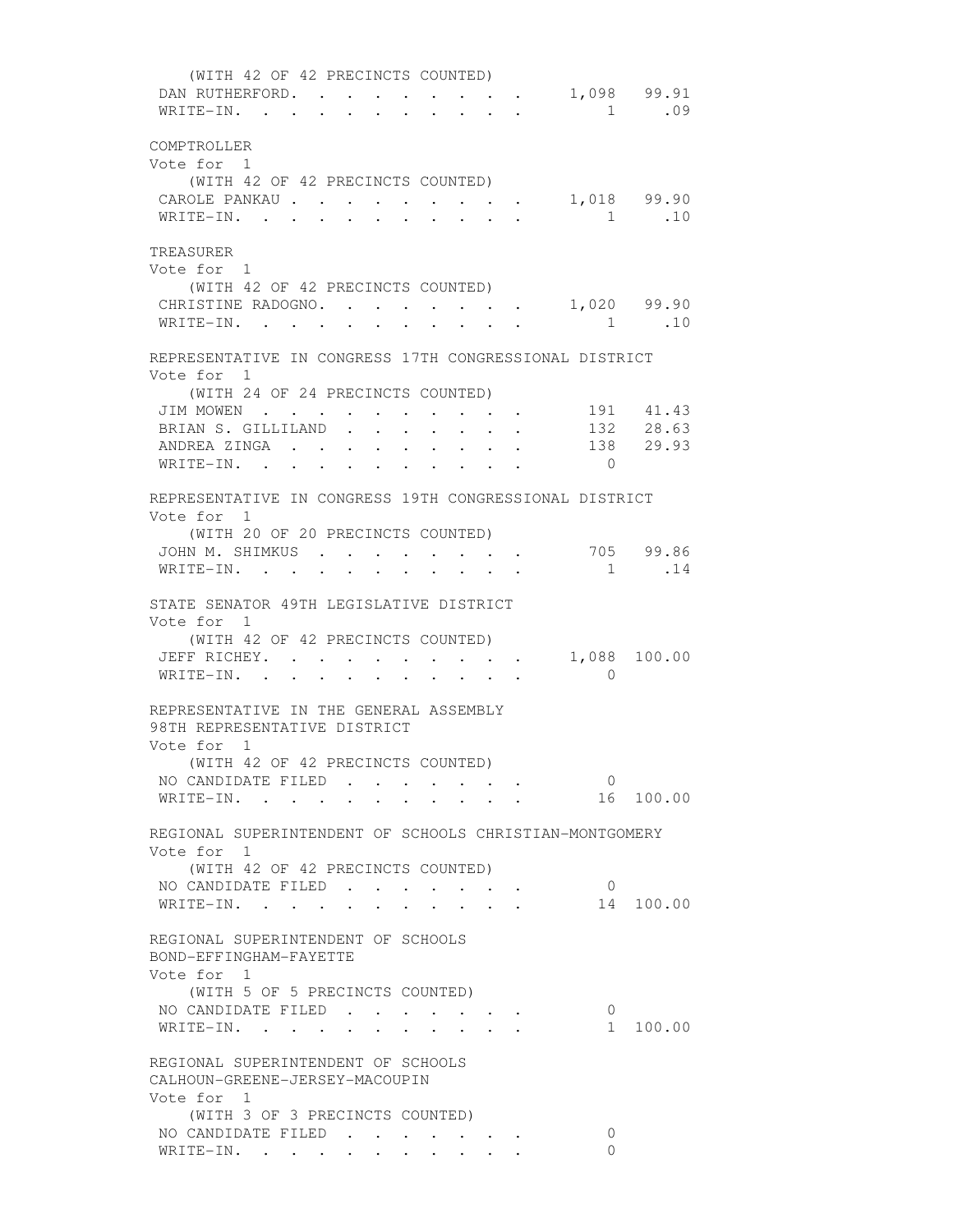REGIONAL SUPERINTENDENT OF SCHOOLS MADISON Vote for 1 (WITH 1 OF 1 PRECINCTS COUNTED) NO CANDIDATE FILED . . . . . . . 0 WRITE-IN. . . . . . . . . . . 0 REGIONAL SUPERINTENDENT OF SCHOOLS SANGAMON Vote for 1 (WITH 1 OF 1 PRECINCTS COUNTED) HELEN TOLAN. . . . . . . . . . . . 5 100.00 WRITE-IN. . . . . . . . . . 0 COUNTY CLERK Vote for 1 (WITH 42 OF 42 PRECINCTS COUNTED) SANDY LEITHEISER . . . . . . . . 1,276 99.84 WRITE-IN. . . . . . . . . . . 2 .16 COUNTY TREASURER Vote for 1 (WITH 42 OF 42 PRECINCTS COUNTED) RONALD D. JENKINS. . . . . . . . 1,249 99.92 WRITE-IN. . . . . . . . . . . 1 .08 COUNTY SHERIFF Vote for 1 (WITH 42 OF 42 PRECINCTS COUNTED) JIM VAZZI . . . . . . . . . . 1,184 99.75 WRITE-IN. . . . . . . . . . . . 3 .25 COUNTY BOARD MEMBER DISTRICT 1 Vote for 2 (WITH 7 OF 7 PRECINCTS COUNTED) CONNIE TAYLOR BECK . . . . . . 228 99.56 WRITE-IN. . . . . . . . . . . 1 .44 COUNTY BOARD MEMBER DISTRICT 2 Vote for 1 (WITH 7 OF 7 PRECINCTS COUNTED) GENE MILES . . . . . . . . . . 206 100.00 WRITE-IN. . . . . . . . . . 0 COUNTY BOARD MEMBER DISTRICT 3 Vote for 2 (WITH 7 OF 7 PRECINCTS COUNTED) BILL REDMAN. . . . . . . . . . 143 97.28 WRITE-IN. . . . . . . . . . . 4 2.72 COUNTY BOARD MEMBER DISTRICT 4 Vote for 1 (WITH 8 OF 8 PRECINCTS COUNTED) NO CANDIDATE FILED . . . . . . . 0<br>
WRITE-IN. . . . . . . . . . . 2 100.00 WRITE-IN. . . . . . . . . . . COUNTY BOARD MEMBER DISTRICT 5 Vote for 2 (WITH 5 OF 5 PRECINCTS COUNTED) NO CANDIDATE FILED . . . . . . . 0<br>
WRITE-IN. . . . . . . . . . . 2 100.00 WRITE-IN. . . . . . . . . . .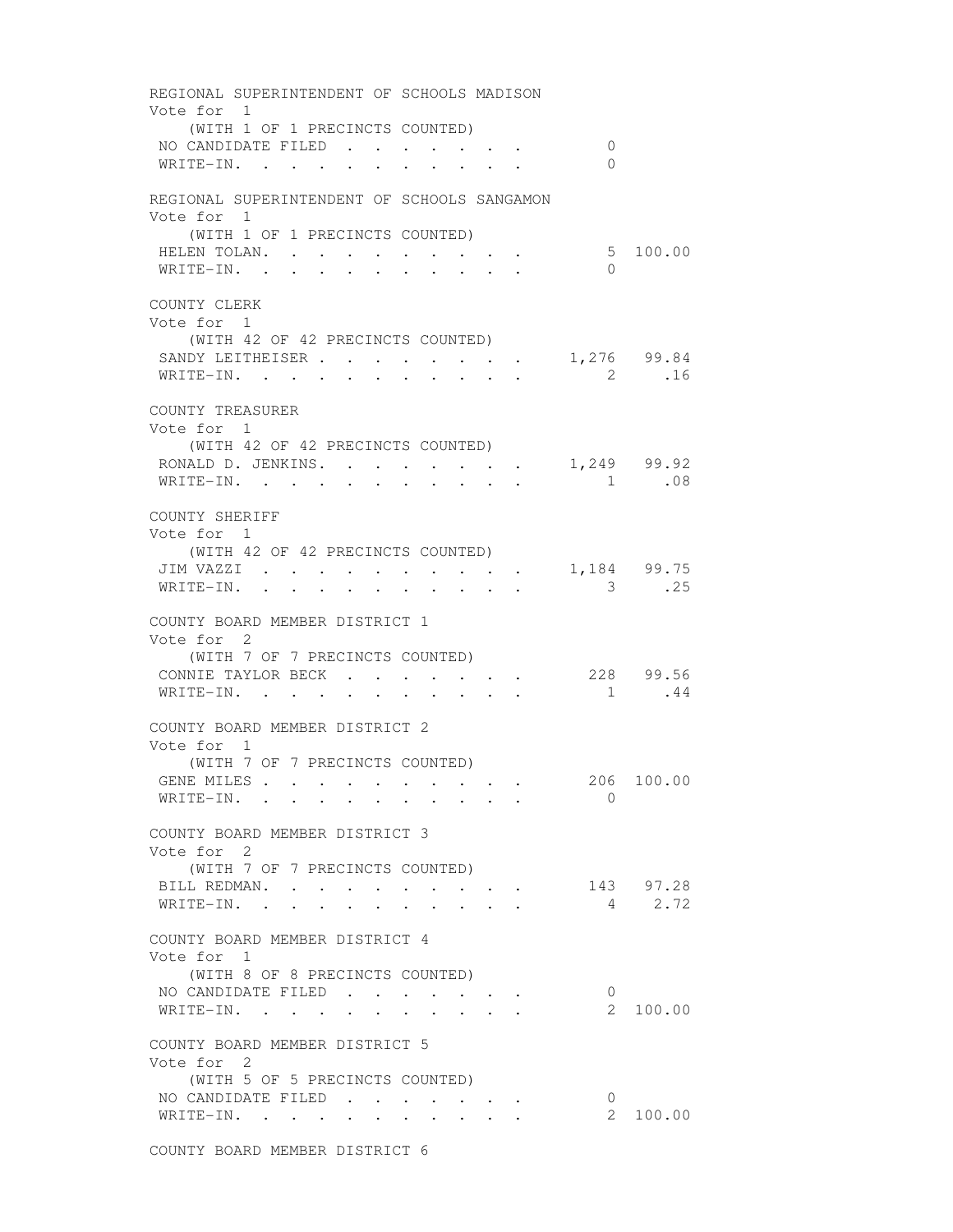Vote for 2 (WITH 6 OF 6 PRECINCTS COUNTED) JOHN C. VAN GIESEN II . . . . . . 148 100.00 WRITE-IN. . . . . . . . . . 0 COUNTY BOARD MEMBER DISTRICT 7 Vote for 1 (WITH 5 OF 5 PRECINCTS COUNTED) NO CANDIDATE FILED . . . . . . . 0<br>WRITE-IN. . . . . . . . . . . . 3 100.00 WRITE-IN. . . . . . . . . . . JUDGE OF THE APPELLATE COURT 5TH JUDICIAL DIST. (MAAG VACANCY) Vote for 1 (WITH 42 OF 42 PRECINCTS COUNTED) STEPHEN P. MCGLYNN . . . . . . . 959 100.00 WRITE-IN. . . . . . . . . . . 0 PRECINCT COMMITTEEMAN AUDUBON (Prec-0001) Vote for 1 (WITH 1 OF 1 PRECINCTS COUNTED) NO CANDIDATE FILED . . . . . . . 0<br>WRITE-IN. . . . . . . . . . . 2 100.00  $\texttt{WRITE-IN.}$  . . . . . . . . . PRECINCT COMMITTEEMAN BOIS D'ARC (Prec-0002) Vote for 1 (WITH 1 OF 1 PRECINCTS COUNTED) JIM ALLEN . . . . . . . . . . . 48 100.00 WRITE-IN. . . . . . . . . . 0 PRECINCT COMMITTEEMAN BUTLER GROVE (Prec-0003) Vote for 1 (WITH 1 OF 1 PRECINCTS COUNTED) MARY C. FUCHS . . . . . . . . . . 34 100.00 WRITE-IN. . . . . . . . . . 0 PRECINCT COMMITTEEMAN EAST FORK 1 (Prec-0004) Vote for 1 (WITH 1 OF 1 PRECINCTS COUNTED) JIMMY RICKE. . . . . . . . . . 21 87.50 WRITE-IN. . . . . . . . . . . 3 12.50 PRECINCT COMMITTEEMAN EAST FORK 2 (Prec-0005) Vote for 1 (WITH 1 OF 1 PRECINCTS COUNTED) NO CANDIDATE FILED . . . . . . . 0<br>WRITE-IN. . . . . . . . . . . 2 100.00 WRITE-IN. . . . . . . . . . . PRECINCT COMMITTEEMAN EAST FORK 3 (Prec-0006) Vote for 1 (WITH 1 OF 1 PRECINCTS COUNTED) NO CANDIDATE FILED . . . . . . . 0 WRITE-IN. . . . . . . . . . . 0 PRECINCT COMMITTEEMAN EAST FORK 4 (Prec-0007) Vote for 1 (WITH 1 OF 1 PRECINCTS COUNTED) DEAN FULLER. . . . . . . . . . 16 100.00 WRITE-IN. . . . . . . . . . 0 PRECINCT COMMITTEEMAN FILLMORE (Prec-0008) Vote for 1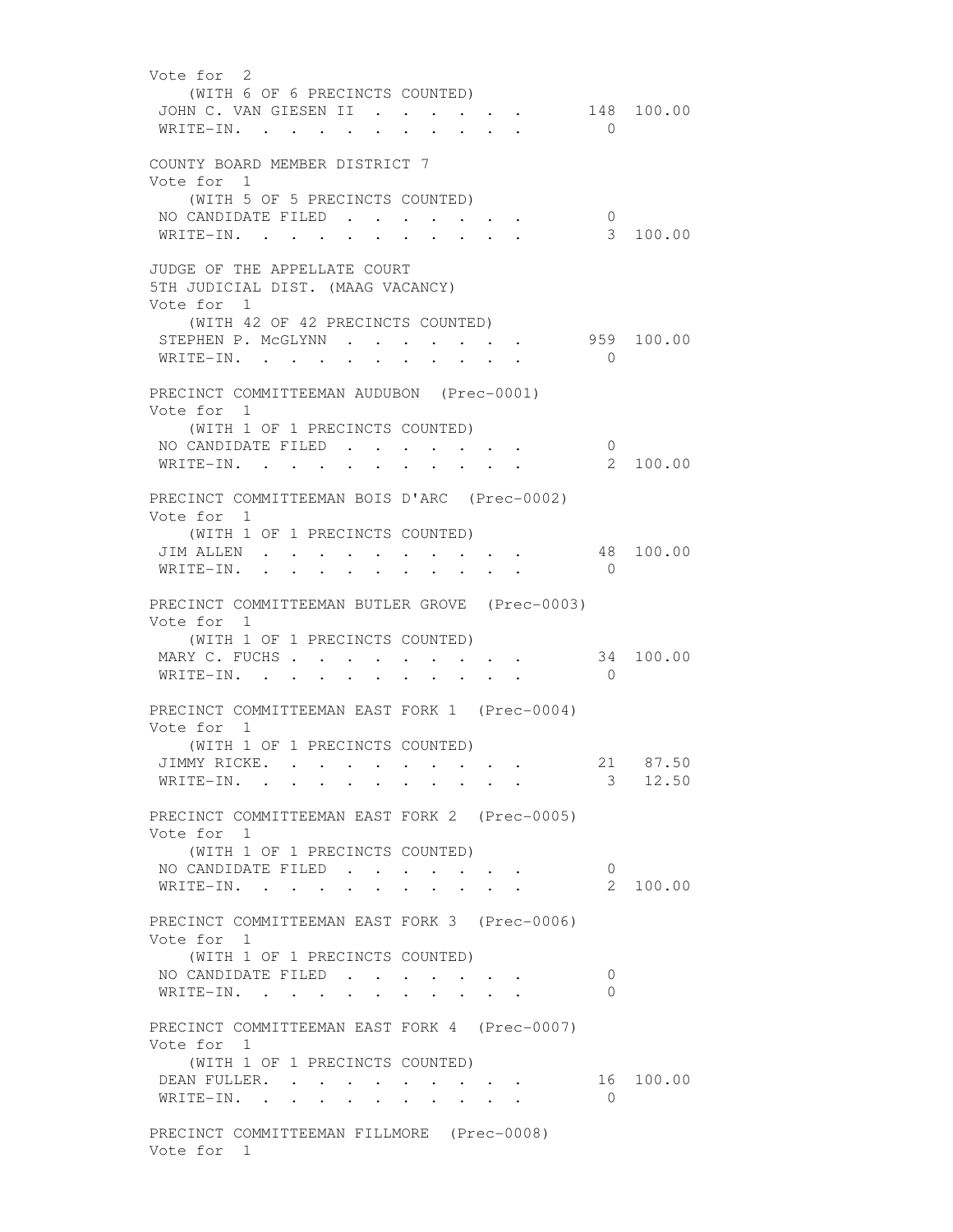(WITH 1 OF 1 PRECINCTS COUNTED) NO CANDIDATE FILED . . . . . . . 0<br>WRITE-IN. . . . . . . . . . . . 1 100.00 WRITE-IN. . . . . . . . . . . PRECINCT COMMITTEEMAN GRISHAM 1 (Prec-0009) Vote for 1 (WITH 1 OF 1 PRECINCTS COUNTED) NO CANDIDATE FILED . . . . . . . 0<br>WRITE-IN. . . . . . . . . . . 1 100.00  $\texttt{WRITE-IN.}$  . . . . . . . . . PRECINCT COMMITTEEMAN GRISHAM 2 (Prec-0010) Vote for 1 (WITH 1 OF 1 PRECINCTS COUNTED) PATRICK BOEHLER . . . . . . . . 12 100.00 WRITE-IN. . . . . . . . . . . 0 PRECINCT COMMITTEEMAN HARVEL (Prec-0011) Vote for 1 (WITH 1 OF 1 PRECINCTS COUNTED) NO CANDIDATE FILED . . . . . . . 0 WRITE-IN. . . . . . . . . . . 0 PRECINCT COMMITTEEMAN HILLSBORO 1 (Prec-0012) Vote for 1 (WITH 1 OF 1 PRECINCTS COUNTED) NO CANDIDATE FILED . . . . . . . 0 WRITE-IN. . . . . . . . . . . . . . . . 1 100.00 PRECINCT COMMITTEEMAN HILLSBORO 2 (Prec-0013) Vote for 1 (WITH 1 OF 1 PRECINCTS COUNTED) DARYL HODGES . . . . . . . . . 33 100.00 WRITE-IN. . . . . . . . . . . 0 PRECINCT COMMITTEEMAN HILLSBORO 3 (Prec-0014) Vote for 1 (WITH 1 OF 1 PRECINCTS COUNTED) L.R. "DICK" JAMES. . . . . . . . 56 100.00 WRITE-IN. . . . . . . . . . . 0 PRECINCT COMMITTEEMAN HILLSBORO 4 (Prec-0015) Vote for 1 (WITH 1 OF 1 PRECINCTS COUNTED) NO CANDIDATE FILED . . . . . . . 0 WRITE-IN. . . . . . . . . . 0 PRECINCT COMMITTEEMAN HILLSBORO 5 (Prec-0016) Vote for 1 (WITH 1 OF 1 PRECINCTS COUNTED) ROY L. HERTEL . . . . . . . . . . 57 98.28<br>WRITE-IN. . . . . . . . . . . . 1 1.72 WRITE-IN. . . . . . . . . . . PRECINCT COMMITTEEMAN HILLSBORO 6 (Prec-0017) Vote for 1 (WITH 1 OF 1 PRECINCTS COUNTED) NO CANDIDATE FILED . . . . . . . 0<br>WRITE-IN. . . . . . . . . . . . 1 100.00 WRITE-IN. . . . . . . . . . . PRECINCT COMMITTEEMAN IRVING (Prec-0018) Vote for 1 (WITH 1 OF 1 PRECINCTS COUNTED) NO CANDIDATE FILED . . . . . . . 0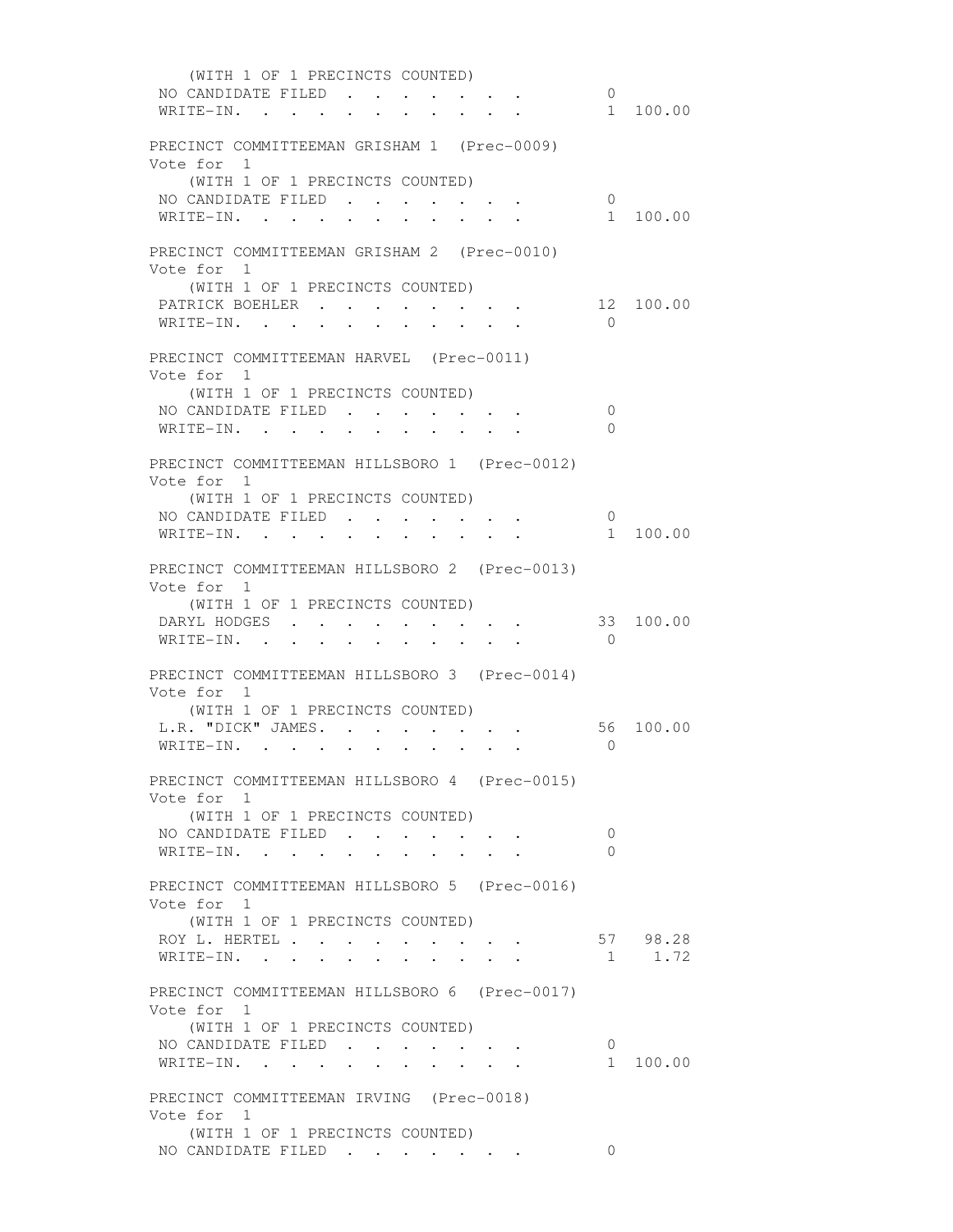WRITE-IN. . . . . . . . . . . 1 100.00 PRECINCT COMMITTEEMAN NOKOMIS 1 (Prec-0019) Vote for 1 (WITH 1 OF 1 PRECINCTS COUNTED) NO CANDIDATE FILED . . . . . . . 0 WRITE-IN. . . . . . . . . . 0 PRECINCT COMMITTEEMAN NOKOMIS 2 (Prec-0020) Vote for 1 (WITH 1 OF 1 PRECINCTS COUNTED) NO CANDIDATE FILED . . . . . . . 0 WRITE-IN. . . . . . . . . . 0 PRECINCT COMMITTEEMAN NOKOMIS 3 (Prec-0021) Vote for 1 (WITH 1 OF 1 PRECINCTS COUNTED) LANCE L. LEHNEN . . . . . . . . 36 100.00 WRITE-IN. . . . . . . . . . . 0 PRECINCT COMMITTEEMAN NOKOMIS 4 (Prec-0022) Vote for 1 (WITH 1 OF 1 PRECINCTS COUNTED) TONY HARD . . . . . . . . . . 18 100.00 WRITE-IN. . . . . . . . . . 0 PRECINCT COMMITTEEMAN NOKOMIS 5 (Prec-0023) Vote for 1 (WITH 1 OF 1 PRECINCTS COUNTED) ALAN HARD . . . . . . . . . . . 58 100.00 WRITE-IN. . . . . . . . . . 0 PRECINCT COMMITTEEMAN NORTH LITCHFIELD 1 (Prec-0024) Vote for 1 (WITH 1 OF 1 PRECINCTS COUNTED) GARY "JOE" MCNEAL. . . . . . . . 53 100.00 WRITE-IN. . . . . . . . . . 0 PRECINCT COMMITTEEMAN NORTH LITCHFIELD 2 (Prec-0025) Vote for 1 (WITH 1 OF 1 PRECINCTS COUNTED) NO CANDIDATE FILED . . . . . . . 0 WRITE-IN. . . . . . . . . . . 1 100.00 PRECINCT COMMITTEEMAN NORTH LITCHFIELD 3 (Prec-0026) Vote for 1 (WITH 1 OF 1 PRECINCTS COUNTED) NO CANDIDATE FILED . . . . . . . 0 WRITE-IN. . . . . . . . . . . 0 PRECINCT COMMITTEEMAN NORTH LITCHFIELD 4 (Prec-0027) Vote for 1 (WITH 1 OF 1 PRECINCTS COUNTED) NO CANDIDATE FILED . . . . . . . 0 WRITE-IN. . . . . . . . . . . . 2 100.00 PRECINCT COMMITTEEMAN NORTH LITCHFIELD 5 (Prec-0028) Vote for 1 (WITH 1 OF 1 PRECINCTS COUNTED) ROB HERMSMEYER. . . . . . . . . 26 92.86 WRITE-IN. . . . . . . . . . . 2 7.14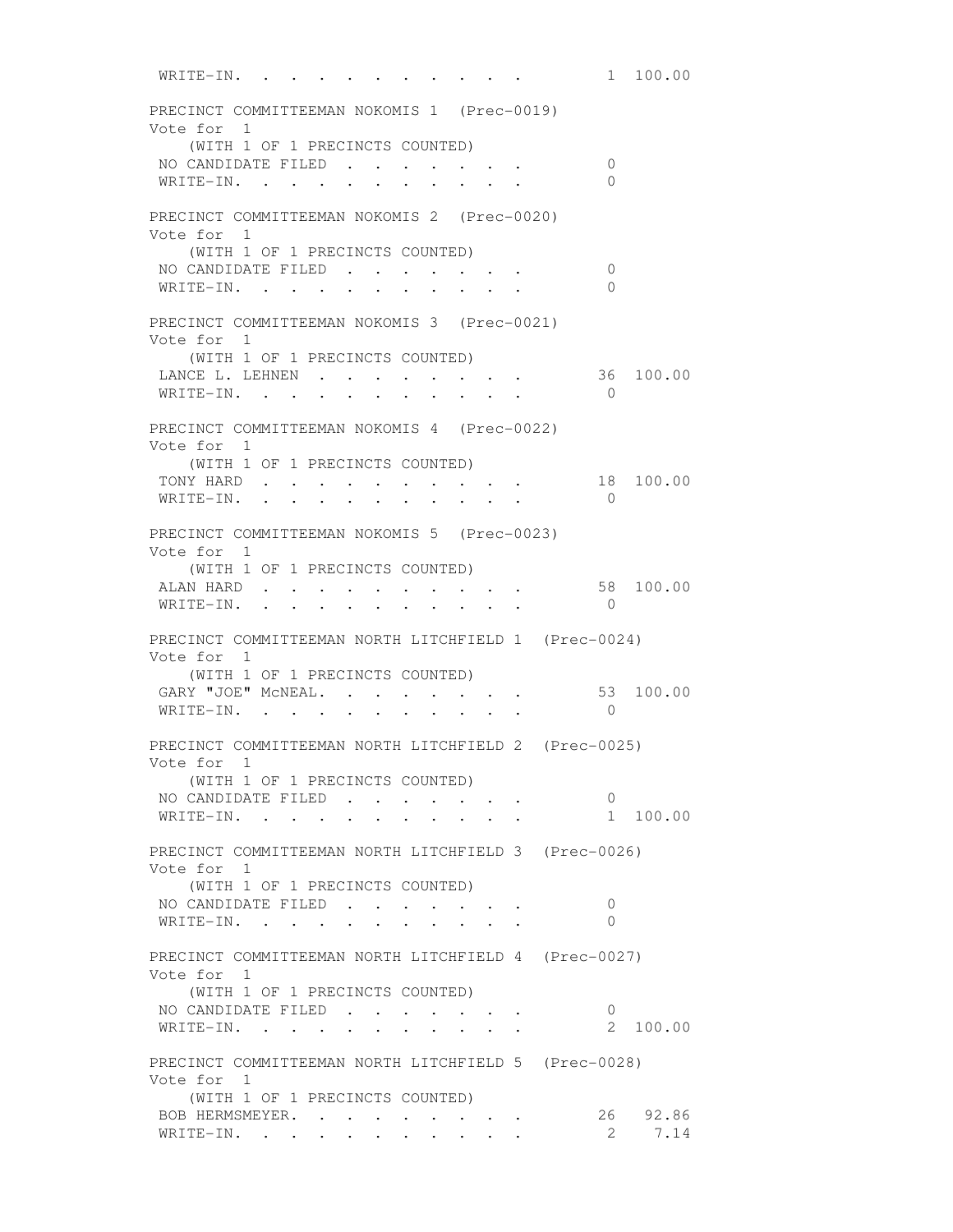PRECINCT COMMITTEEMAN NORTH LITCHFIELD 6 (Prec-0029) Vote for 1 (WITH 1 OF 1 PRECINCTS COUNTED) NO CANDIDATE FILED . . . . . . . 0 WRITE-IN. . . . . . . . . . . 0 PRECINCT COMMITTEEMAN PITMAN (Prec-0030) Vote for 1 (WITH 1 OF 1 PRECINCTS COUNTED) KEN J. GERLACH. . . . . . . . . . 29 96.67<br>WRITE-IN. . . . . . . . . . . 1 3.33 WRITE-IN. . . . . . . . . . . PRECINCT COMMITTEEMAN RAYMOND (Prec-0031) Vote for 1 (WITH 1 OF 1 PRECINCTS COUNTED) TIM MIZERA . . . . . . . . . . 76 98.70 WRITE-IN. . . . . . . . . . . 1 1.30 PRECINCT COMMITTEEMAN ROUNTREE (Prec-0032) Vote for 1 (WITH 1 OF 1 PRECINCTS COUNTED) CLARENCE W. KEISER . . . . . . . 17 100.00 WRITE-IN. . . . . . . . . . . 0 PRECINCT COMMITTEEMAN SOUTH FILLMORE (Prec-0033) Vote for 1 (WITH 1 OF 1 PRECINCTS COUNTED) NO CANDIDATE FILED . . . . . . . 0 WRITE-IN. . . . . . . . . . . 0 PRECINCT COMMITTEEMAN SOUTH LITCHFIELD 1 (Prec-0034) Vote for 1 (WITH 1 OF 1 PRECINCTS COUNTED) BRAD FRERICHS . . . . . . . . . 22 100.00 WRITE-IN. . . . . . . . . . 0 PRECINCT COMMITTEEMAN SOUTH LITCHFIELD 2 (Prec-0035) Vote for 1 (WITH 1 OF 1 PRECINCTS COUNTED) NO CANDIDATE FILED . . . . . . . 0 WRITE-IN. . . . . . . . . . . PRECINCT COMMITTEEMAN SOUTH LITCHFIELD 3 (Prec-0036) Vote for 1 (WITH 1 OF 1 PRECINCTS COUNTED) NO CANDIDATE FILED . . . . . . 0 WRITE-IN. . . . . . . . . . 0 PRECINCT COMMITTEEMAN SOUTH LITCHFIELD 4 (Prec-0037) Vote for 1 (WITH 1 OF 1 PRECINCTS COUNTED) DAVID K. CROCKS . . . . . . . . WRITE-IN. . . . . . . . . . . . . . 15 93.75<br>WRITE-IN. . . . . . . . . . . . 1 6.25 PRECINCT COMMITTEEMAN WALSHVILLE (Prec-0038) Vote for 1 (WITH 1 OF 1 PRECINCTS COUNTED) NO CANDIDATE FILED . . . . . . . 0 WRITE-IN. . . . . . . . . . . 0 PRECINCT COMMITTEEMAN WITT 1 (Prec-0039) Vote for 1